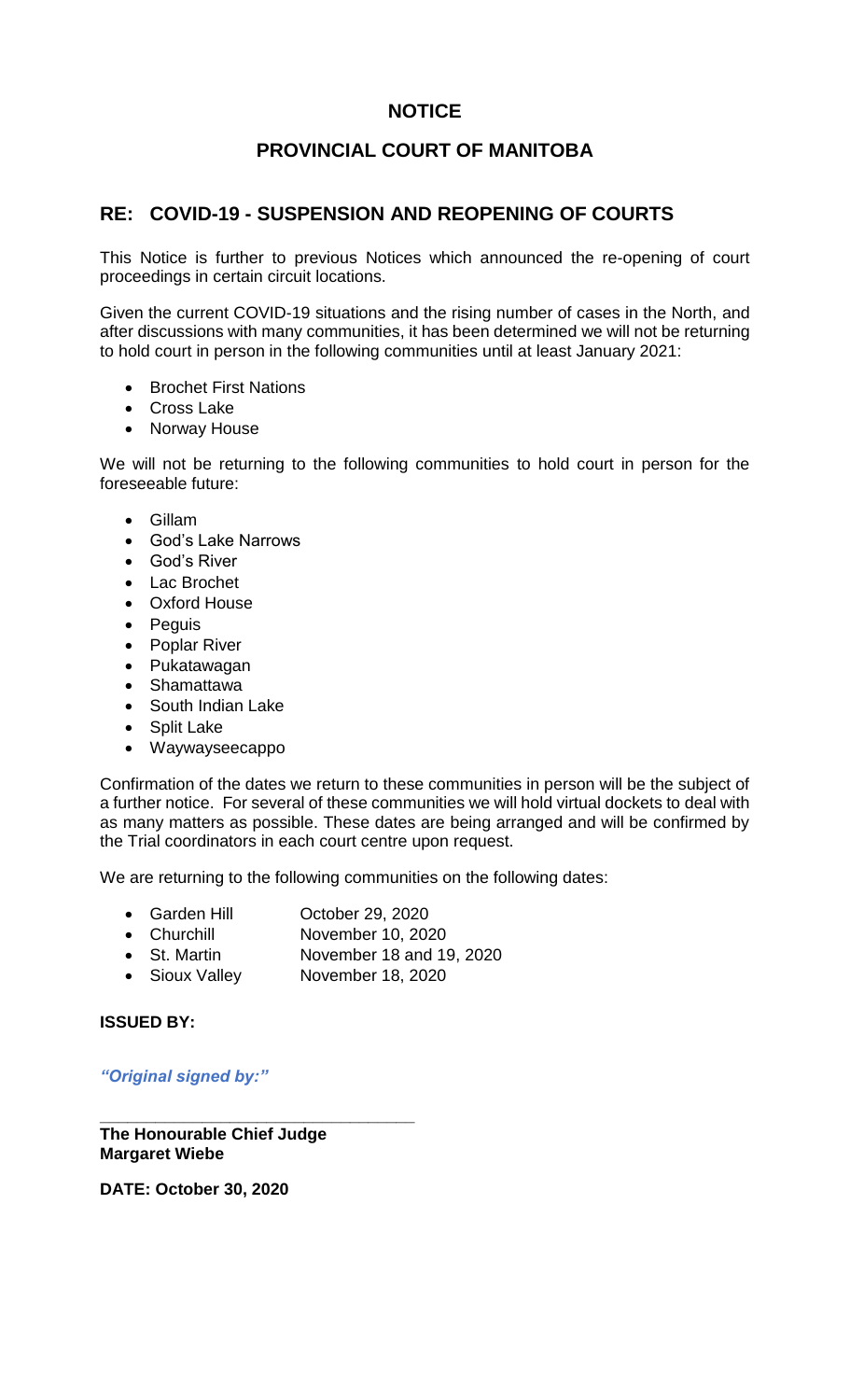# **COVID-19 and Resumption of Court Hearings for the Provincial Court of Manitoba**

The Provincial Court of Manitoba has confirmed it will reopen court proceedings in a limited number of court centres on a staged and incremental basis beginning June 1, 2020. See Notice of May 14, 2020. The Courts will only be open to those people necessary to the proceedings before the Courts and will remain closed to the general public.

The locations where Court will re-open is based on the premise all stakeholders will contribute to managing the COVID-19 health and safety protocols necessary to continue to reduce the spread of the virus. This is a shared responsibility. All persons attending Courts will be required to participate and cooperate with the recommended COVID -19 safety protocols.

This Notice is to provide court stakeholders with information about the steps Courts are taking to ensure safe proceedings for all stakeholders and participants. Please note that these may be subject to change if there are changes in the COVID-19 situation in Manitoba.

All attendees must follow the instructions of the Judge, Sheriffs, police officers and the First Nations Safety Officers. Failure to do so could result in removal from the facility.

#### Courtroom Protocol

The aim is to have only those necessary in court attend. To ensure that only those necessary to attend, please note:

- Counsel are expected to have discussions in advance of the day of court in order to identify those cases where something meaningful (i.e. disposition, hearing) will occur.
- The Crown is responsible for providing the Sheriff's Officer / First Nations Safety Officer with those names by no later than the day of the court proceeding so the Sheriff's Officer / First Nations Safety know these individuals are approved to appear in person.
- Sheriff's Officer / First Nations Safety Officer will advise the Court of Individuals who attend the courthouse but were not on the list of attendees provided to them. The Court will determine whether that individual can be allowed entry into the courtroom.

In principle, only the following will be allowed access to the courtroom (May 15, 2020 PJC Notice):

- Those persons who have something meaningful occurring. (such as disposition or trial)
- A maximum of two support persons per accused / witness.
- Self-represented individuals / First appearances.

Note: If an individual scheduled to appear before the court for disposition or a hearing is denied entry, the court is to be notified ASAP. If a witness for a trial is denied entry, the Crown is to be notified ASAP.

Public will be asked to sanitize their hands, if they are wearing a mask they will be encouraged to keep it on while in the building and they will be reminded to maintain physical distancing.

Sheriff's Officer / First Nations Safety Officer will ensure only those required in court enter, all others will remain outside of the courthouse or in the lobby, physically distanced, until required.